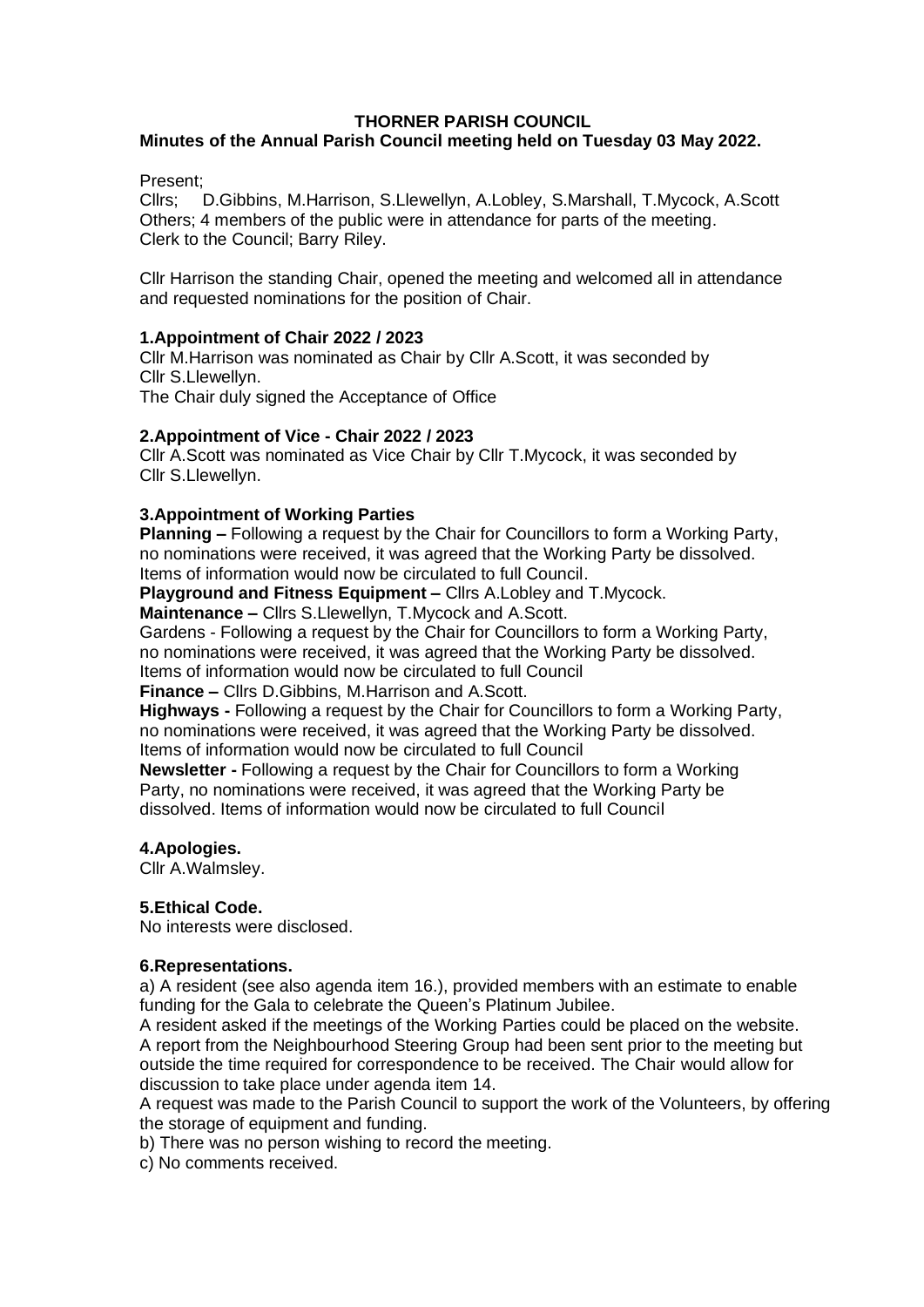#### **7.Confidentiality.**

There were no agenda items requiring exclusion of the public or press.

#### **8.Police.**

The link for the Police web site;

<https://www.police.uk/pu/your-area/west-yorkshire-police/leeds-north-east/> Dates for future PACT meetings would be obtained and circulated to members.

#### **9.Minutes.**

The minutes of the meeting held on 05 April 2022, were subject to change prior to approval.

#### **10.Planning applications.**

No objections were raised against the applications received

#### **11.Financial Matters.**

11.1 Members were circulated with a list of invoices for payment for May 2021, **Resolved**: that the following be approved and passed for payment:

| Cheque/S/O/Bacs; | Payee;                  | Details;             | £ Amount;             |
|------------------|-------------------------|----------------------|-----------------------|
| <b>SO</b>        | <b>B.Riley</b>          | Salary               | 667.60                |
| DD               | <b>Nest</b>             | Pension              | 29.59                 |
| <b>BACS</b>      | Gallagher               | Insurance            | 615.31                |
| <b>BACS</b>      | <b>Creative Artwork</b> | <b>Annual Report</b> | 200.00                |
| <b>BACS</b>      | Al Print                | <b>Annual Report</b> | 319.00                |
|                  |                         |                      | <b>TOTAL £1831.50</b> |

11.2 Members were in agreement with the content of the monthly budget monitor and bank reconciliation report for appropriate governance.

11.3 The Annual Internal Audit Report was received and noted.

11.4 The Annual Governance Statement was considered, approved and accepted.

11.5 The Accounting Statements was considered, approved and accepted.

## **12.To receive reports from the following Working Parties**

#### **Planning -**

Nothing to report

#### **Playground and Fitness Equipment -**

Cllr A.Lobley informed members that other funding requests were being made for the new play area (see minute 9. April), it was agreed that the placing of an order with Kompan the contractors, would be delayed till the outcome of the funding requests were known.

#### **Maintenance -**

Members had received the document prepared for them and discussed the content. It was confirmed that the existing grass cutting contractor, Continental Landscapes. had declined to submit a tender.

Members were required to decide on the following;

To extend the deadline to allow further site visits from potential contractors and for the existing contractor to continue. It was agreed.

Due to some works not being carried out on Millennium Green, a contractor be appointed for weeding and bark provision at a cost of £620. It was agreed.

#### **Gardens –**

Nothing to report.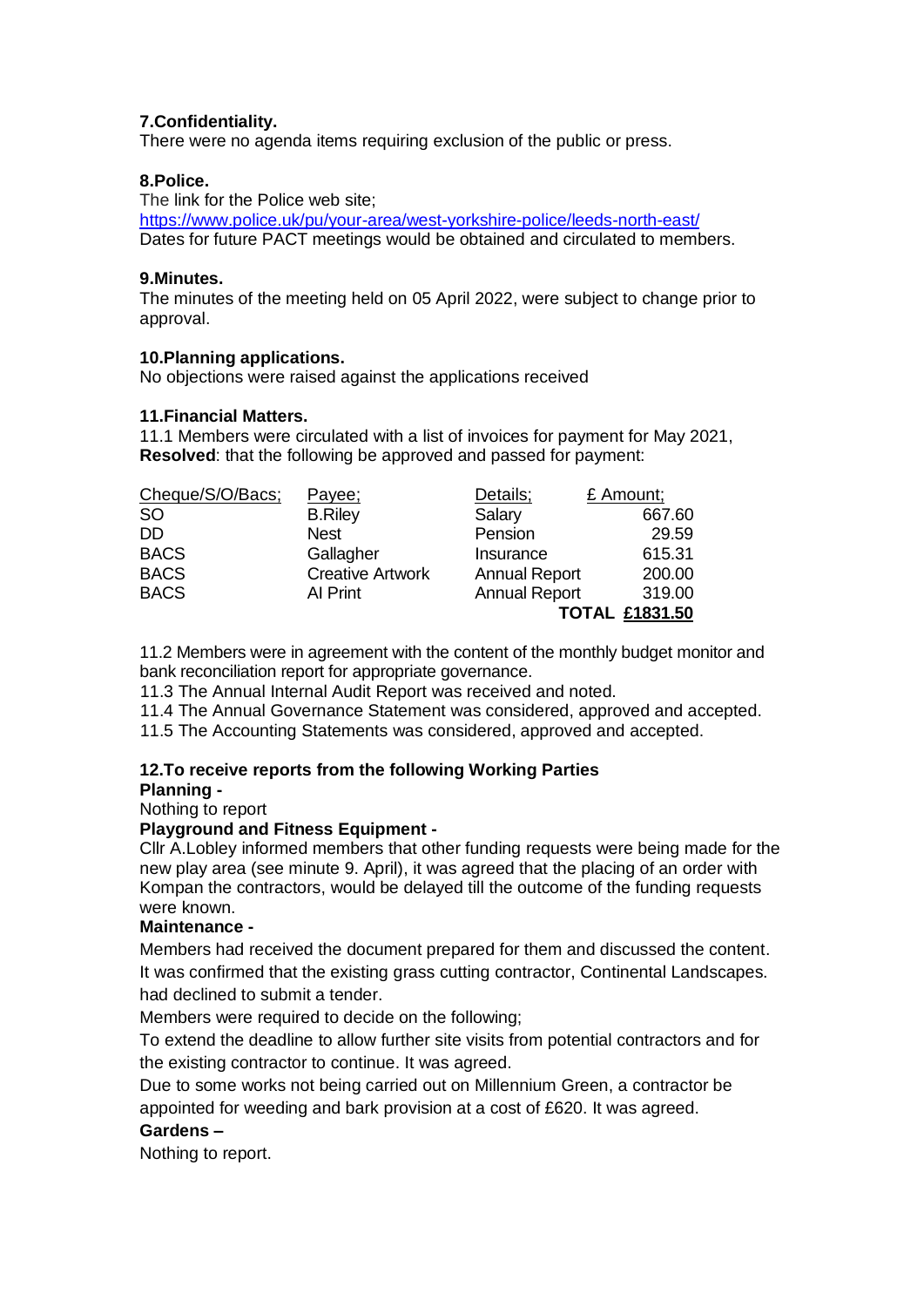#### **Finance -**

Nothing to report.

#### **Highways -**

Following the decision to dissolve the Working Party (see minute 3), the Clerk was asked to inform the members of the public within the group.

Further to the works carried out on Heathcote Avenue (see minute 14. April), the Clerk was asked to submit a report to Leeds CC concerning the standard of work carried out and if it was completed in accordance with the specification. **Newsletter -**

Nothing to report.

The remaining Working Parties acknowledged receipt of the new Working Party Policy.

#### **13.Matters arising from previous minutes**

No matters arising.

#### **14.Neighbourhood Plan.**

Further to the report received (see minute 6a)), it was agreed that the donation to the Over 60's (approved in the budget for 2022 / 23), for £1000, be issued to them. It was confirmed that this would not be used for, or was related to, any grant application submitted and received in the previous financial year, towards producing the Neighbourhood Plan.

Following information that there would be a requirement to repay a portion of the grant received towards producing a Neighbourhood Plan, it was agreed this would need to be completed by the Parish Council.

#### **15.To consider new correspondence received and decide action where necessary.**

Nothing to be considered.

#### **16.To receive reports from outside bodies.**

There was nothing to report concerning the digital transformation steering group. Following discussion, it was agreed that funding for the Queen's Platinum Jubilee gala (see minute 6a)), be granted, but the estimate provided be re-submitted to take account of increased costs to a value of £1500, approved in the budget for 2022 / 23. Subject to receipt the Clerk was requested to make payment.

Having noted the content of the information received from the Thorner Tree Group, it was confirmed that Leeds CC, were spraying the weed killer. The Maintenance WP were asked to enquire what type of chemical being used and if it presented any hazard when sprayed beside the playground.

#### **17.To receive a report from the Clerk or Councillors, on any new or ongoing minor matters.**

Having considered the proposals for the use of and access to the Sub Station, it was agreed that Parish Council items would be moved into the area within the building which was lockable, non -council items would be removed and placed in the other area within the building. Existing arrangements for a Parish Councillor to be in attendance when any person or group required access, would remain, this ensured the security of items and any health and safety aspect of use of the building. It was agreed that the Clerk would present an updated policy, for the above mentioned arrangements and to include in the policy that only the Clerk and Parish Councillors were key holders.